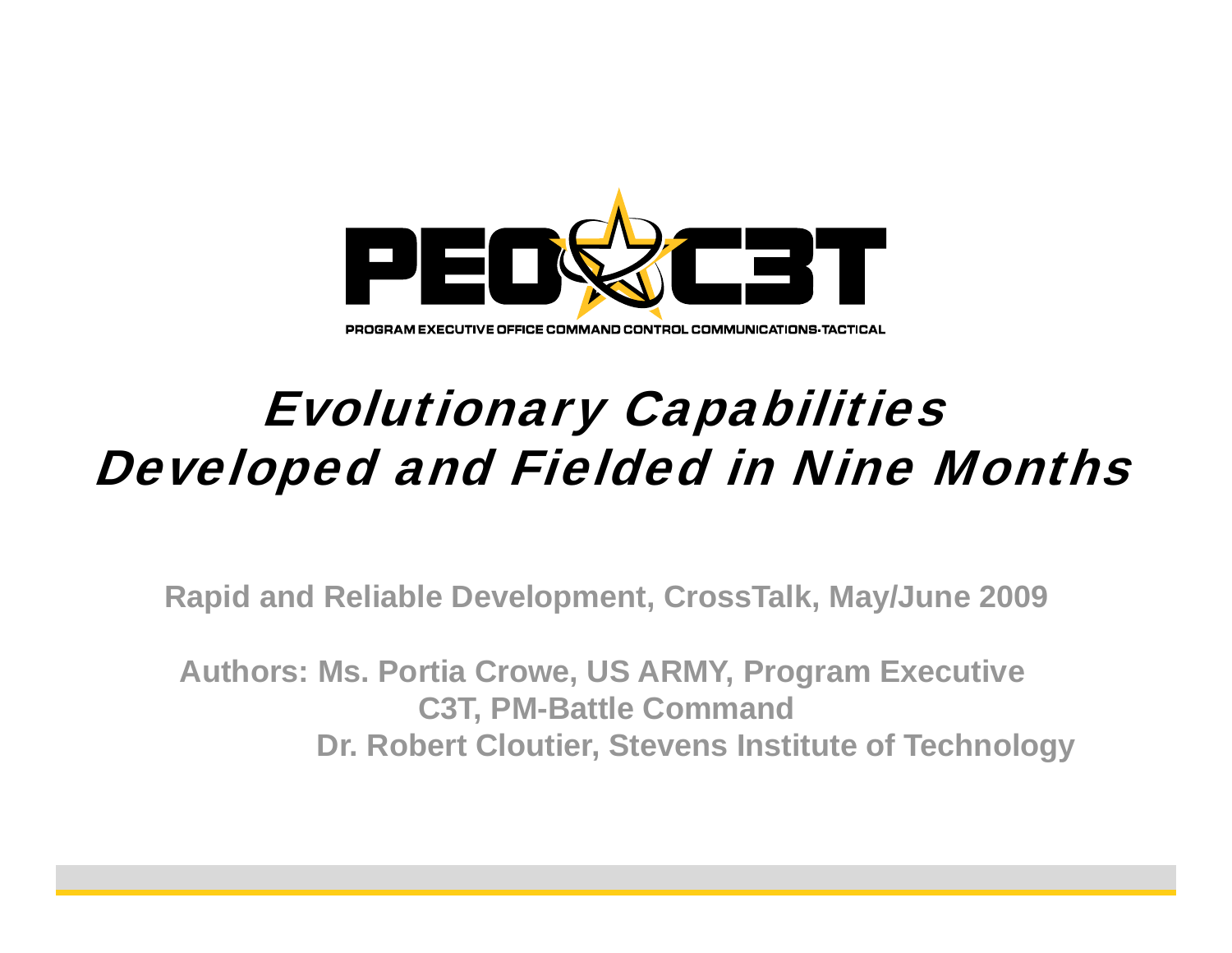| <b>Report Documentation Page</b>                                                                                                                                                                                                                                                                                                                                                                                                                                                                                                                                                                                                                                                                                                                                                                                                                                   |                                                         |                              |                                                   |                                  | Form Approved<br>OMB No. 0704-0188        |  |
|--------------------------------------------------------------------------------------------------------------------------------------------------------------------------------------------------------------------------------------------------------------------------------------------------------------------------------------------------------------------------------------------------------------------------------------------------------------------------------------------------------------------------------------------------------------------------------------------------------------------------------------------------------------------------------------------------------------------------------------------------------------------------------------------------------------------------------------------------------------------|---------------------------------------------------------|------------------------------|---------------------------------------------------|----------------------------------|-------------------------------------------|--|
| Public reporting burden for the collection of information is estimated to average 1 hour per response, including the time for reviewing instructions, searching existing data sources, gathering and<br>maintaining the data needed, and completing and reviewing the collection of information. Send comments regarding this burden estimate or any other aspect of this collection of information,<br>including suggestions for reducing this burden, to Washington Headquarters Services, Directorate for Information Operations and Reports, 1215 Jefferson Davis Highway, Suite 1204, Arlington<br>VA 22202-4302. Respondents should be aware that notwithstanding any other provision of law, no person shall be subject to a penalty for failing to comply with a collection of information if it<br>does not display a currently valid OMB control number. |                                                         |                              |                                                   |                                  |                                           |  |
| <b>1. REPORT DATE</b><br><b>APR 2010</b>                                                                                                                                                                                                                                                                                                                                                                                                                                                                                                                                                                                                                                                                                                                                                                                                                           |                                                         | 2. REPORT TYPE               |                                                   | <b>3. DATES COVERED</b>          | 00-00-2010 to 00-00-2010                  |  |
| <b>4. TITLE AND SUBTITLE</b>                                                                                                                                                                                                                                                                                                                                                                                                                                                                                                                                                                                                                                                                                                                                                                                                                                       |                                                         |                              |                                                   |                                  | 5a. CONTRACT NUMBER                       |  |
| <b>Evolutionary Capabilities Developed and Fielded in Nine Months</b>                                                                                                                                                                                                                                                                                                                                                                                                                                                                                                                                                                                                                                                                                                                                                                                              |                                                         |                              |                                                   |                                  | <b>5b. GRANT NUMBER</b>                   |  |
| (BRIEFING CHARTS)                                                                                                                                                                                                                                                                                                                                                                                                                                                                                                                                                                                                                                                                                                                                                                                                                                                  |                                                         |                              |                                                   | 5c. PROGRAM ELEMENT NUMBER       |                                           |  |
| 6. AUTHOR(S)                                                                                                                                                                                                                                                                                                                                                                                                                                                                                                                                                                                                                                                                                                                                                                                                                                                       |                                                         |                              | 5d. PROJECT NUMBER                                |                                  |                                           |  |
|                                                                                                                                                                                                                                                                                                                                                                                                                                                                                                                                                                                                                                                                                                                                                                                                                                                                    |                                                         |                              | <b>5e. TASK NUMBER</b>                            |                                  |                                           |  |
|                                                                                                                                                                                                                                                                                                                                                                                                                                                                                                                                                                                                                                                                                                                                                                                                                                                                    |                                                         |                              | 5f. WORK UNIT NUMBER                              |                                  |                                           |  |
| 7. PERFORMING ORGANIZATION NAME(S) AND ADDRESS(ES)<br>8. PERFORMING ORGANIZATION<br><b>REPORT NUMBER</b><br><b>US ARMY, Program Executive Office Command Control</b><br>Communications-Tactical (C3T), PM-Battle Command, Aberdeen Proving<br>Ground, MD, 21010                                                                                                                                                                                                                                                                                                                                                                                                                                                                                                                                                                                                    |                                                         |                              |                                                   |                                  |                                           |  |
|                                                                                                                                                                                                                                                                                                                                                                                                                                                                                                                                                                                                                                                                                                                                                                                                                                                                    | 9. SPONSORING/MONITORING AGENCY NAME(S) AND ADDRESS(ES) |                              |                                                   | 10. SPONSOR/MONITOR'S ACRONYM(S) |                                           |  |
|                                                                                                                                                                                                                                                                                                                                                                                                                                                                                                                                                                                                                                                                                                                                                                                                                                                                    |                                                         |                              |                                                   |                                  | 11. SPONSOR/MONITOR'S REPORT<br>NUMBER(S) |  |
| 12. DISTRIBUTION/AVAILABILITY STATEMENT<br>Approved for public release; distribution unlimited                                                                                                                                                                                                                                                                                                                                                                                                                                                                                                                                                                                                                                                                                                                                                                     |                                                         |                              |                                                   |                                  |                                           |  |
| <b>13. SUPPLEMENTARY NOTES</b><br>Presented at the 22nd Systems and Software Technology Conference (SSTC), 26-29 April 2010, Salt Lake<br>City, UT.                                                                                                                                                                                                                                                                                                                                                                                                                                                                                                                                                                                                                                                                                                                |                                                         |                              |                                                   |                                  |                                           |  |
| 14. ABSTRACT                                                                                                                                                                                                                                                                                                                                                                                                                                                                                                                                                                                                                                                                                                                                                                                                                                                       |                                                         |                              |                                                   |                                  |                                           |  |
| <b>15. SUBJECT TERMS</b>                                                                                                                                                                                                                                                                                                                                                                                                                                                                                                                                                                                                                                                                                                                                                                                                                                           |                                                         |                              |                                                   |                                  |                                           |  |
| 16. SECURITY CLASSIFICATION OF:                                                                                                                                                                                                                                                                                                                                                                                                                                                                                                                                                                                                                                                                                                                                                                                                                                    |                                                         |                              | 17. LIMITATION OF                                 | 18. NUMBER                       | 19a. NAME OF                              |  |
| a. REPORT<br>unclassified                                                                                                                                                                                                                                                                                                                                                                                                                                                                                                                                                                                                                                                                                                                                                                                                                                          | b. ABSTRACT<br>unclassified                             | c. THIS PAGE<br>unclassified | <b>ABSTRACT</b><br>Same as<br><b>Report (SAR)</b> | OF PAGES<br>14                   | <b>RESPONSIBLE PERSON</b>                 |  |

**Standard Form 298 (Rev. 8-98)**<br>Prescribed by ANSI Std Z39-18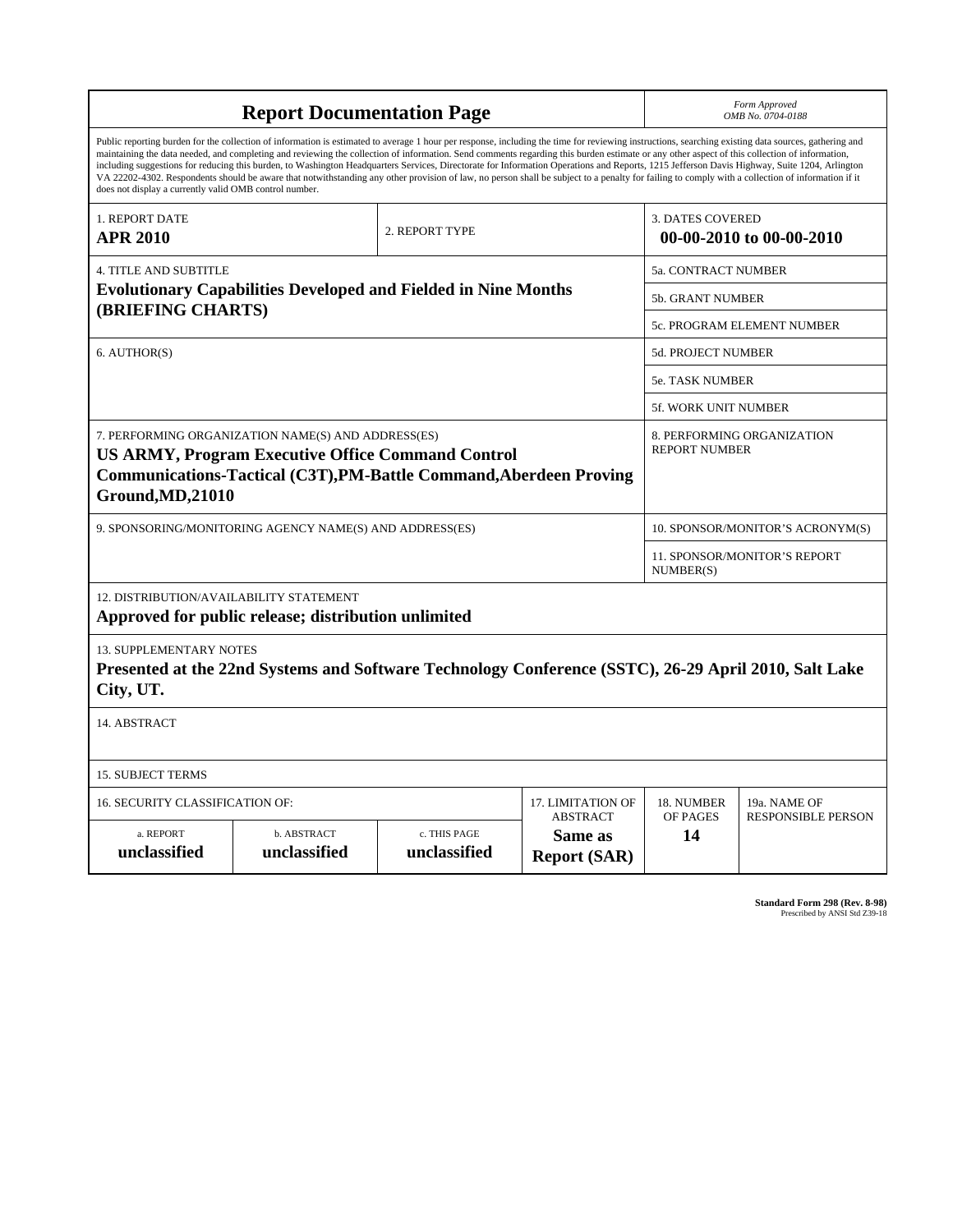

# Agenda

- Challenges
- Program Needs
- Solution Approach
- Emergent Findings
- Learned Tenets
- Success
- Conclusion

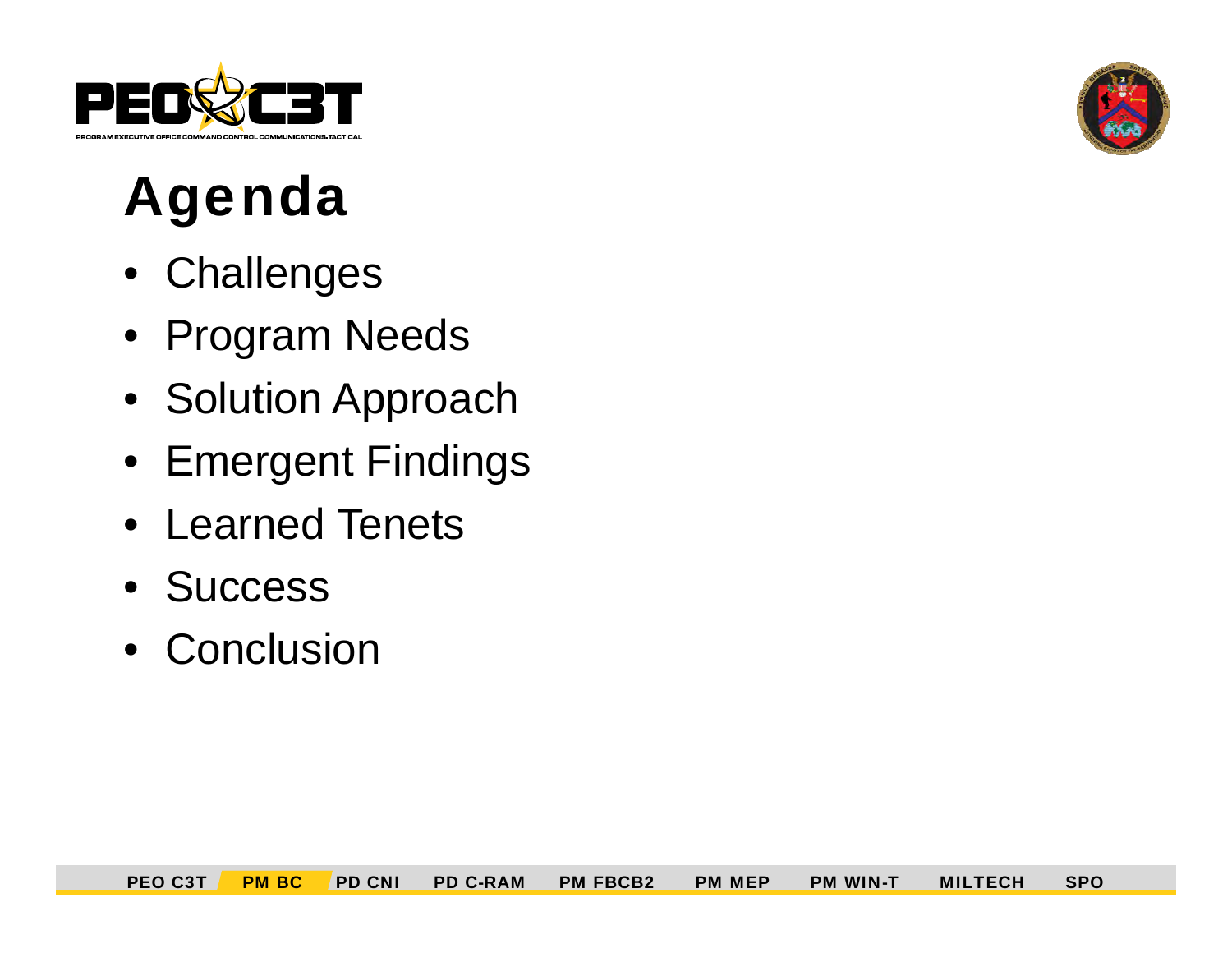



### Program Needs

**"Develop <sup>a</sup> readiness reporting system that most Develop accurately reflects the status of the unit to accomplish the mission they are most likely to do."** 

**GEN Casey CSA Casey,** 

**Implement senior leader guidance**

**Support strategy and doctrine**

**Simplify the readiness reporting process**

**Maintain necessary readiness visibility of Army units** 

Community of Stakeholders to include HQDA G3/5/7 Office of Defense Readiness, TRADOC, FORSCOM, PM Battle Command‐SBC

PEO C3T PM BC PD CNI PD C-RAM PM FBCB2 PM MEP PM WIN-T MILTECH SPO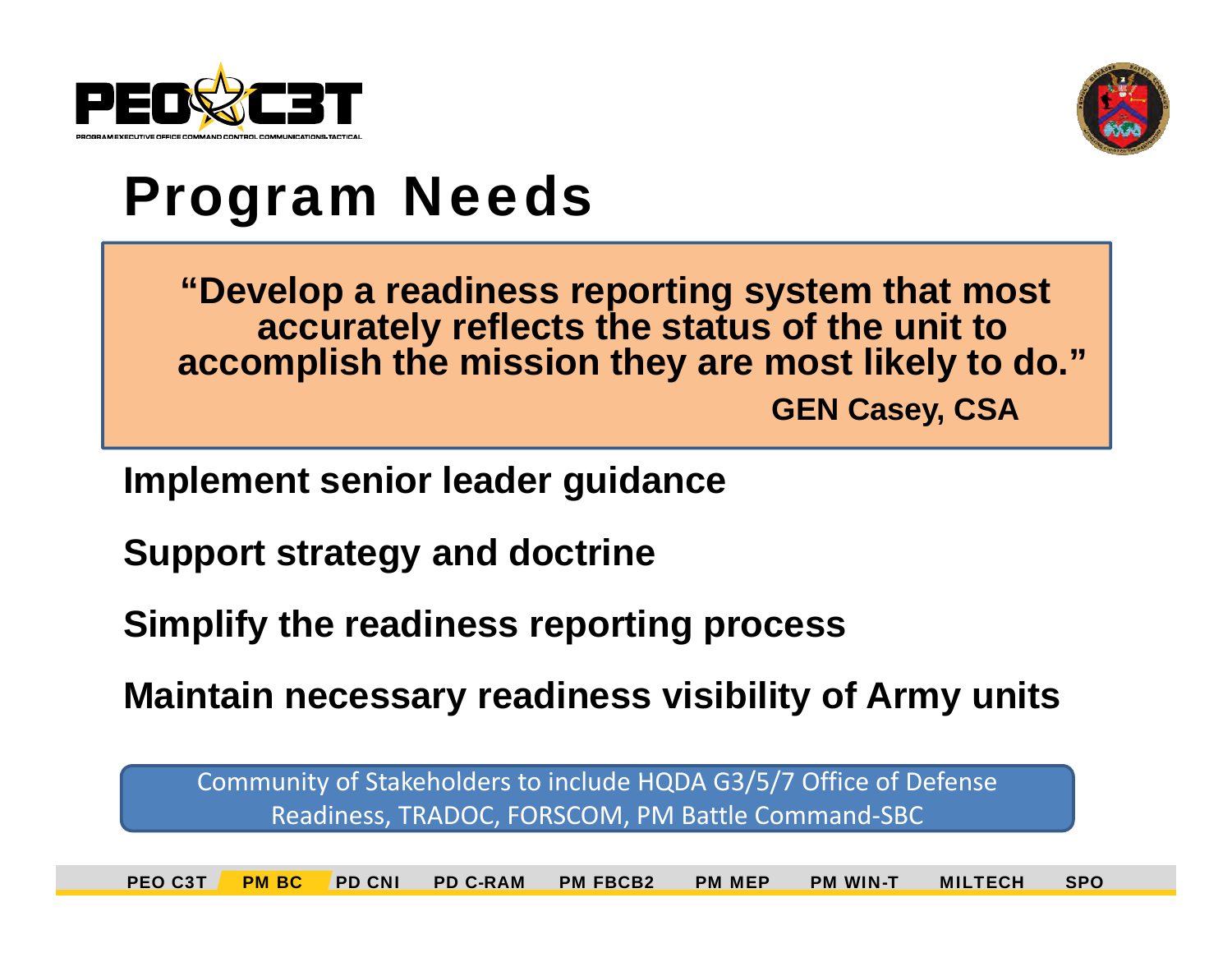



# **Challenges**

- • Rapid development while following acquisition directives
	- Legacy and new system/technologies interoperability
	- Close user and stakeholders collaboration
	- Change of thought from waterfall to agile
- •Complex environments
- •Changing and unforeseen requirements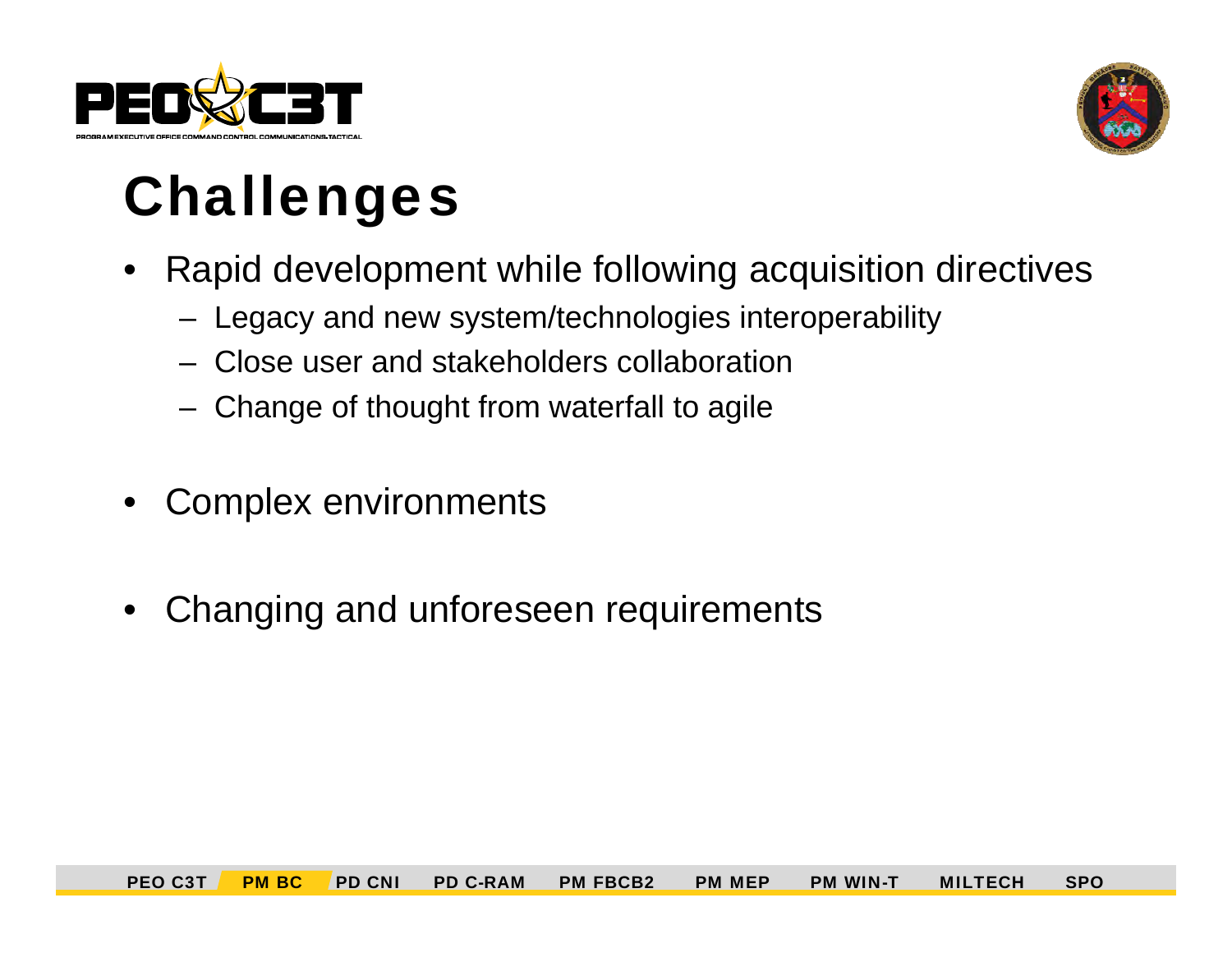



# **Challenges (continued)**

- • Develop an agile and adaptable system to support new technologies and requirements
	- Unit Status Reporting Tool
- •Agile program management to include risk management
- • Rapidly field capabilities
	- Buy in of leadership
	- Training users for new capabilities

*Migrate <sup>a</sup> legacy hardware dependant client server architecture to a web legacy, dependant, ‐‐ based service enabled, hardware independent, secure environment (SIPRnet)*

PEO C3T PM BC PD CNI PD C-RAM PM FBCB2 PM MEP PM WIN-T MILTECH SPO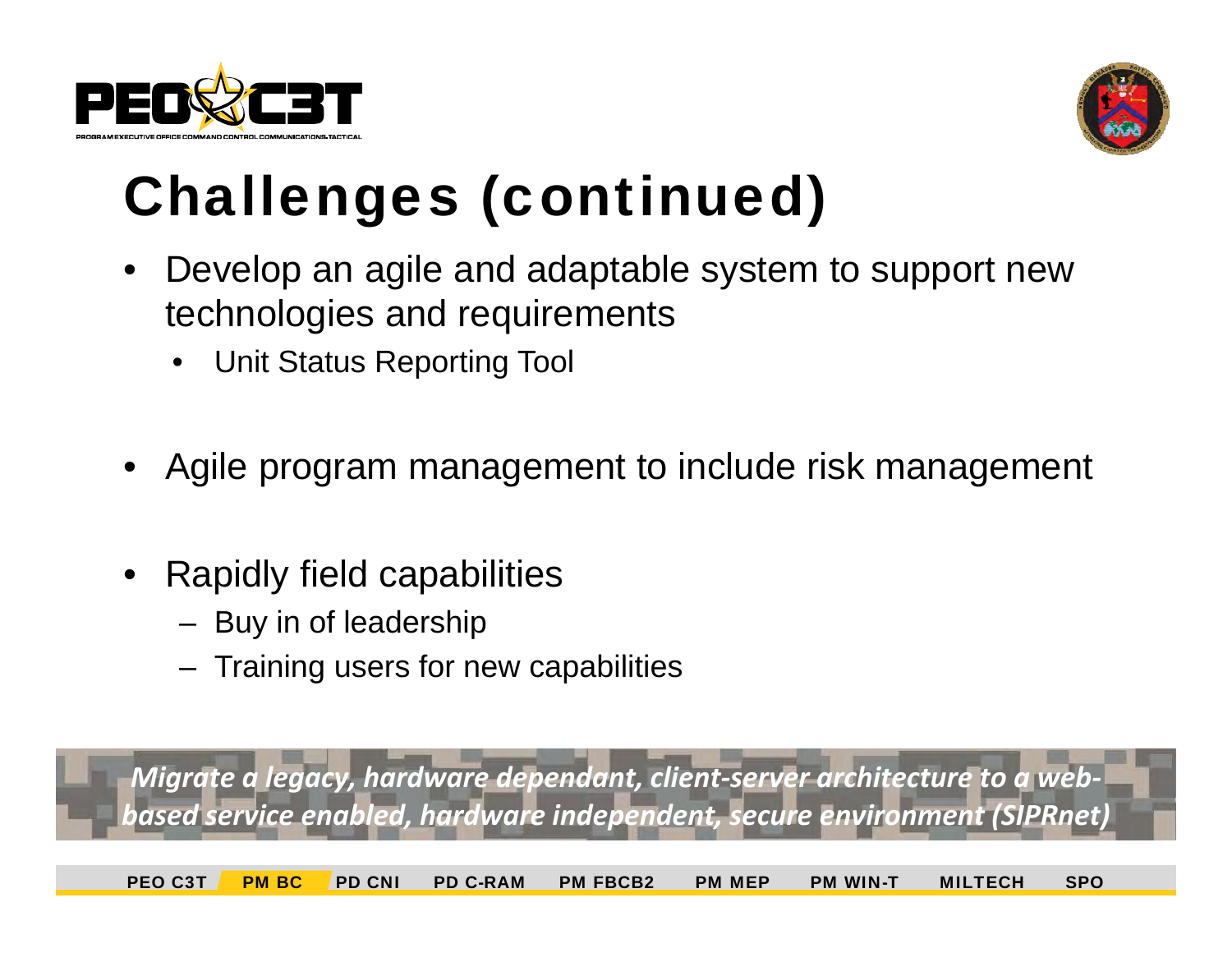



### Transition from Legacy to Modern

| Legacy business processes<br>not able to handle new<br>requirements | No operational downtime     | Unforeseen requirements<br><b>Flexibility of System &amp; Process</b><br>for emerging capabilities |  |
|---------------------------------------------------------------------|-----------------------------|----------------------------------------------------------------------------------------------------|--|
| <b>Existing capabilities</b>                                        | <b>Trained Force</b>        |                                                                                                    |  |
| No robust failover strategy                                         | <b>Multiple Contractors</b> | New Architecture with robust<br>failover and HW                                                    |  |
| Old hardware                                                        |                             | Single Sign-on for suite of                                                                        |  |
| <b>Standalone Application</b>                                       |                             | applications on one portal                                                                         |  |
| Stove-piped data                                                    | IN 9 MONTHS!!               | Relationship between apps                                                                          |  |
| Swivel chair operations                                             |                             | Web based                                                                                          |  |
| <b>PC ASORTS</b>                                                    |                             |                                                                                                    |  |
|                                                                     |                             | Defense Readiness                                                                                  |  |
|                                                                     |                             | Reporting System-Army (DRRS-A)                                                                     |  |

PEO C3T PM BC PD CNI PD C-RAM PM FBCB2 PM MEP PM WIN-T MILTECH SPO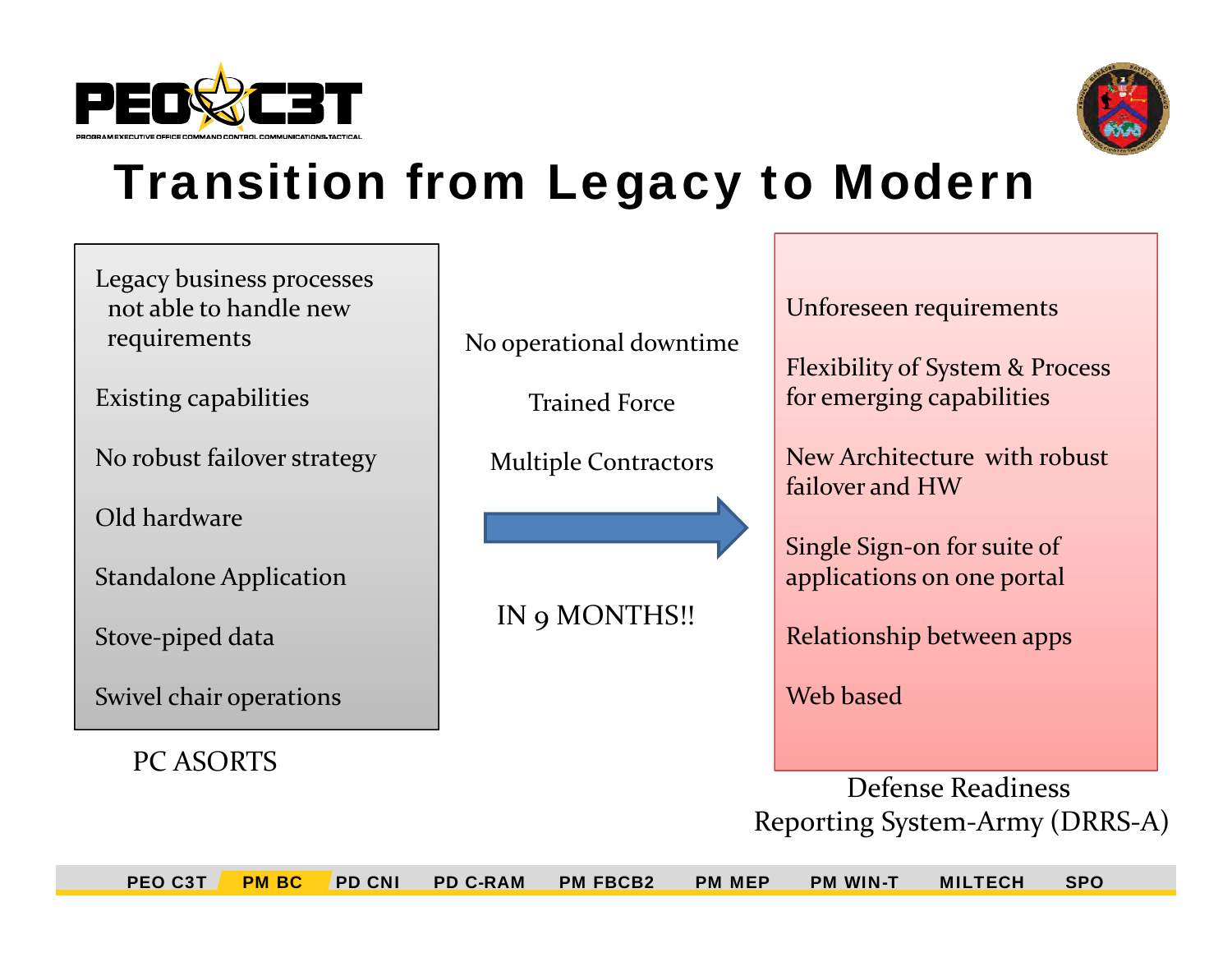



# **Solutions Approach**

### · Agile Methodology (SCRUM)

- Work off of a solution **backlog of requirements** which serves as a record of your requirements
	- **•** Backlog is prioritized to ensure your most critical items are addressed first
- Average 30 day Sprints (but could be flexible in length)
	- Development team commits to stories from the backlog
	- Work collaboratively with customer to develop stories
	- **Sprint Review** at end of sprint to review results with customer, get feedback and adapt or re-prioritize backlog stories as necessary and adapt or re ‐prioritize backlog stories as necessary
	- $\bullet$  Delivery of **working software** at end of each sprint for hands ‐on use from a test server
- Full Dress Rehearsal Test Strategy
	- Done before each major delivery
	- Deliveries approximately every 60 days
	- User input on usability, effectiveness, quality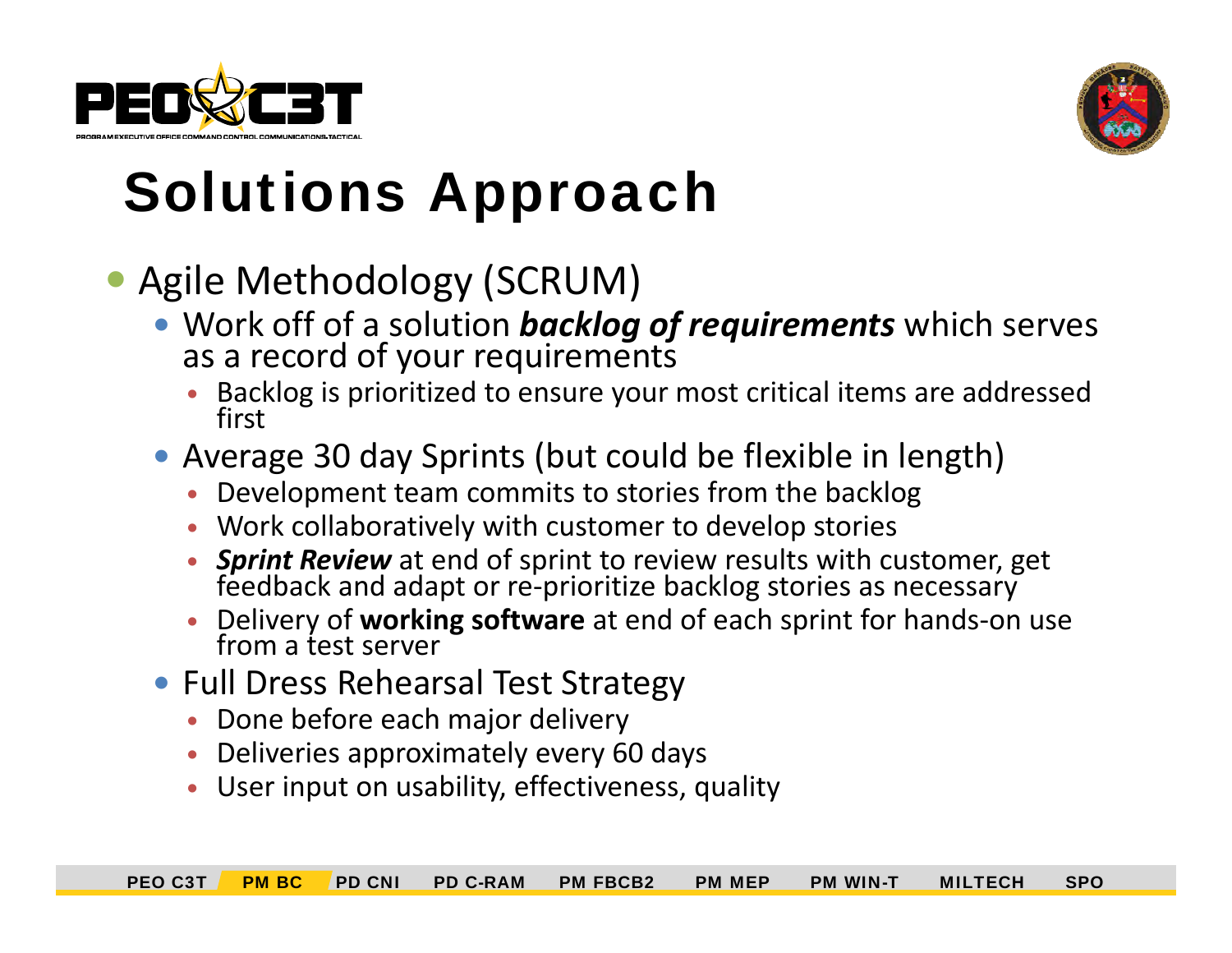



# Scrum Development Process

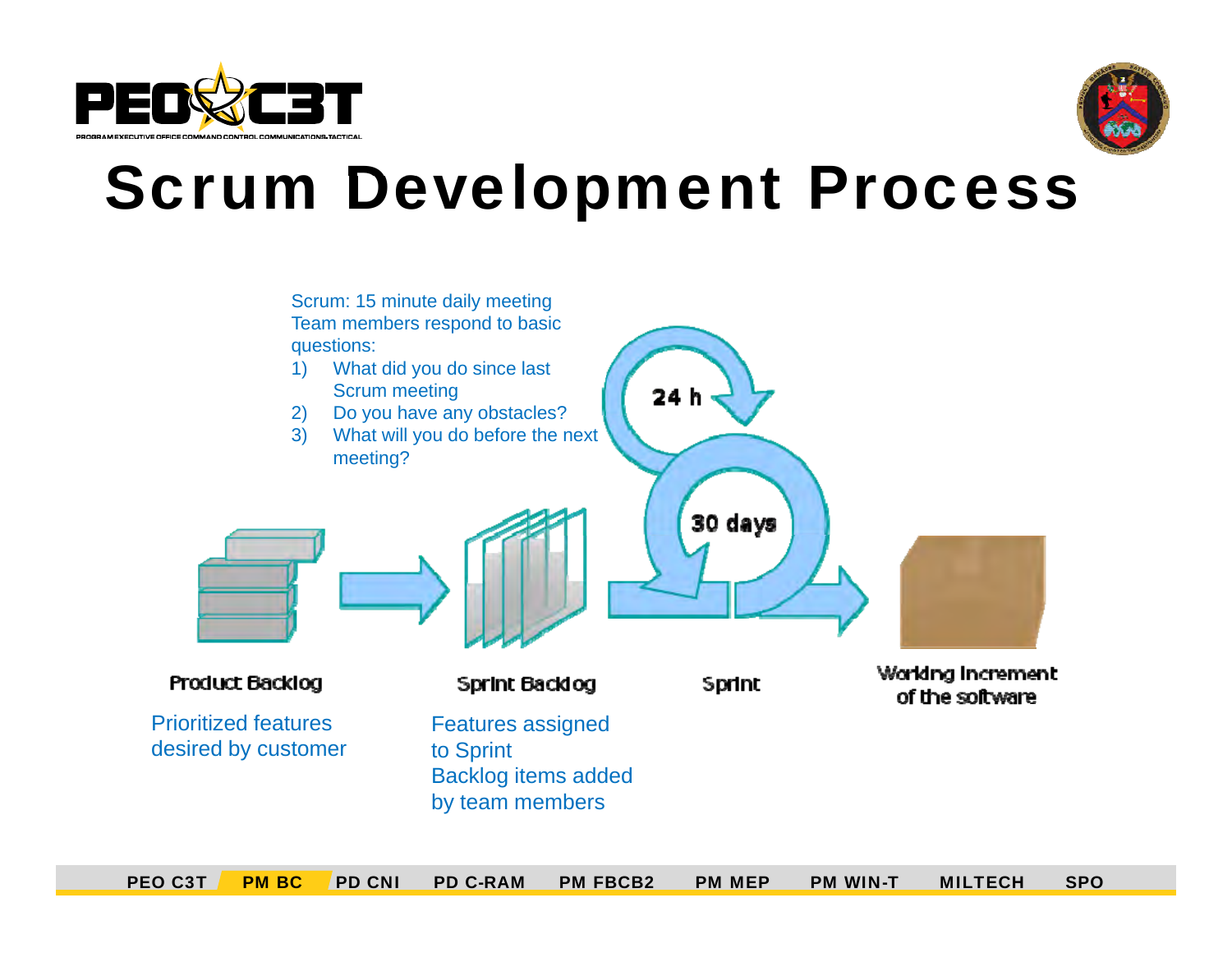



#### Took an Overall Agile Approach to Systems Engineering



- •Agile approach to ensure customer and user needs were met in <sup>a</sup> timely manner
- • Evolvement of linear life cycle approach to working life cycle phases in parallel for rapidness
- •Monthly requirements (new, enhancements, changes) and prioritization
- •Training users and training materials were done early and often
- •Weekly IPT meetings+ Scrum sessions <sup>=</sup> constant collaboration and coordination
- • Operational test events were conducted at coordinated checkpoints with bug/fix scheduled

as a story in the backlog (3 events was magic number before fielding)

•Strong dedicated team (doesn't have to be co‐located) with team ownership of product

PEO C3T PM BC PD CNI PD C-RAM PM FBCB2 PM MEP PM WIN-T MILTECH SPO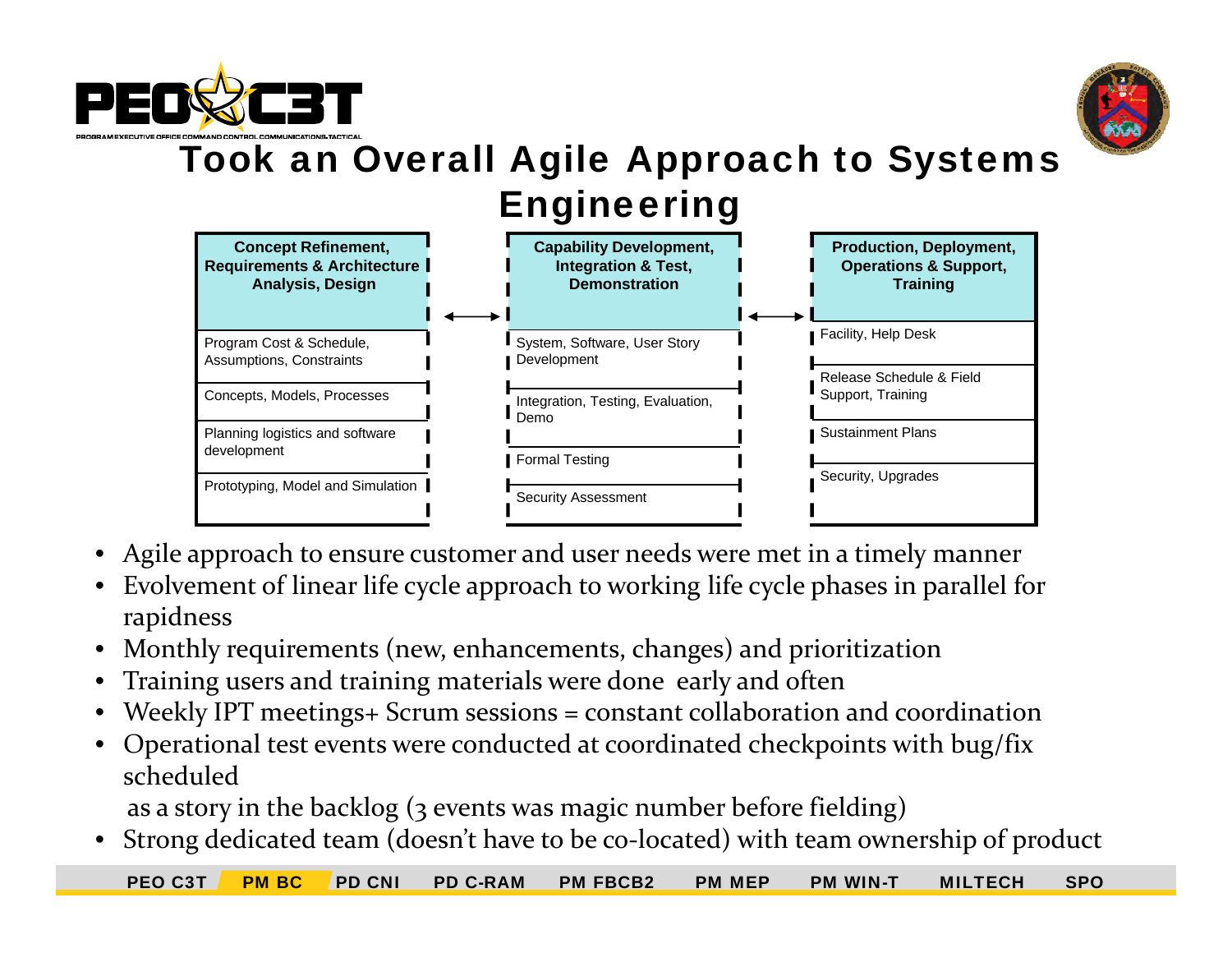



### Emergent Agile Culture Changes

| <b>Characteristics</b>                          | <b>Comments</b>                                                                                                     |  |  |
|-------------------------------------------------|---------------------------------------------------------------------------------------------------------------------|--|--|
| Liberty to be dynamic                           | Agility needs dynamic processes while adhering<br>to acquisition milestones                                         |  |  |
| Non-linear; Cyclical and non-sequential         | Life cycle behavior not like traditional waterfall<br>models or linear frameworks; decreasing cycle<br>times        |  |  |
| Adaptive                                        | Conform to changes such as capability and<br>environment                                                            |  |  |
| Simultaneous development of phase<br>components | Rapid fielding time may not lend to traditional<br>phase containment (i.e. training and SW<br>development together) |  |  |
| Ease of Change                                  | Culture shift to support change neutrality; ease<br>of modification built into architecture and<br>design           |  |  |
| <b>Short Iterations</b>                         | Prototyping, demonstrating and testing can be<br>done in short iterative cycles with tight user<br>feedback loop    |  |  |
| Light-weight phase attributes                   | Heavy process reduction such as milestone<br>reviews, demonstrations, and risk management                           |  |  |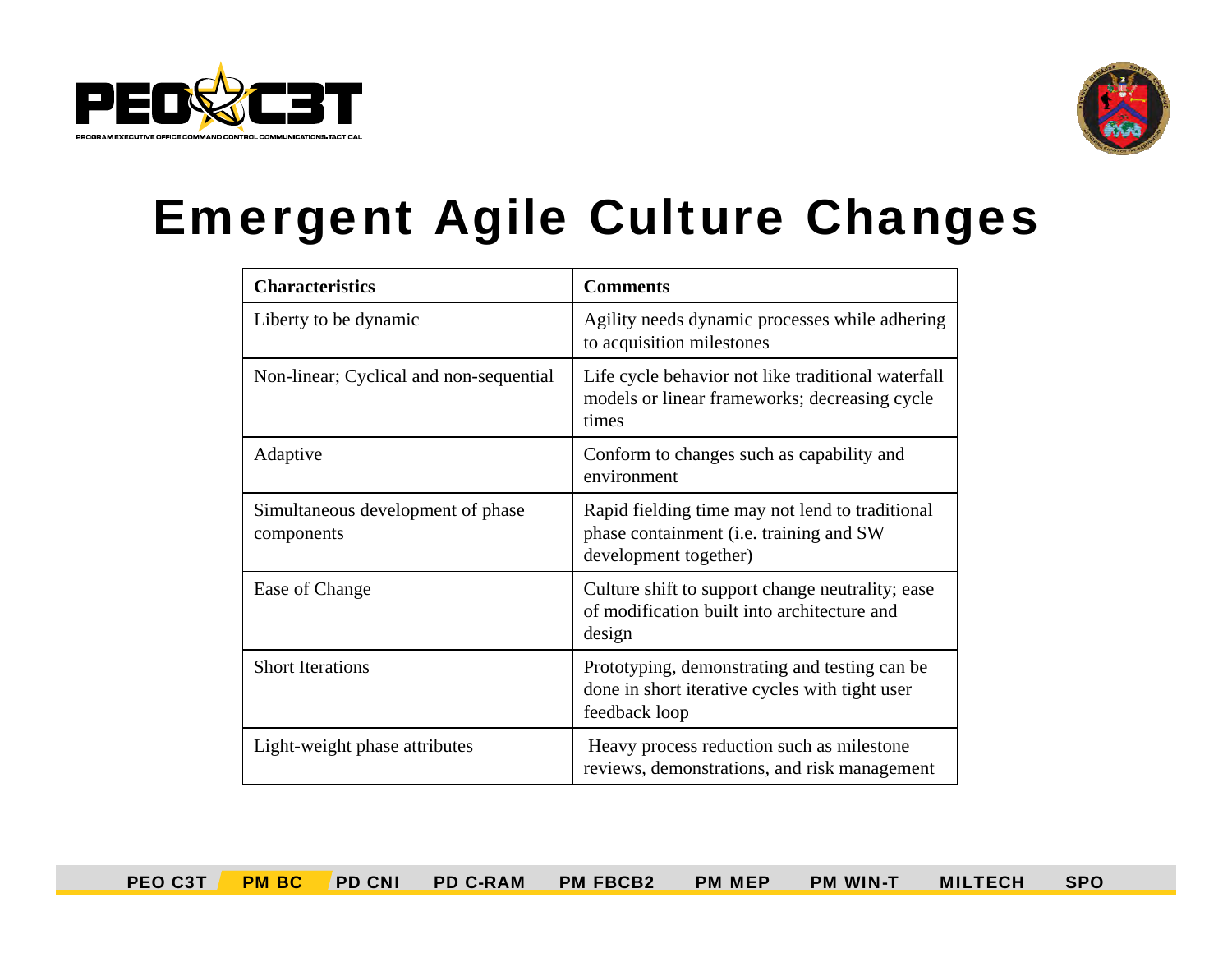



# **Learned Tenets**

- New functionality should have clear requirements and close functional proponent involvement to achieve "develop once and leave it" paradigm
- $\bullet$ Start security certification process as soon as feasible
- $\bullet$  Foster good relationships with stakeholders to encourage collaboration and ownership
- $\bullet$ Involve users of new capabilities and functionality as change is usually unwanted but necessary
- $\bullet$  Risk management is an oxymoron in agile methodologies. It can, and must become an inherent part of any agile approach
- $\bullet$  Plan, communicate and help one another during this processit's a team effort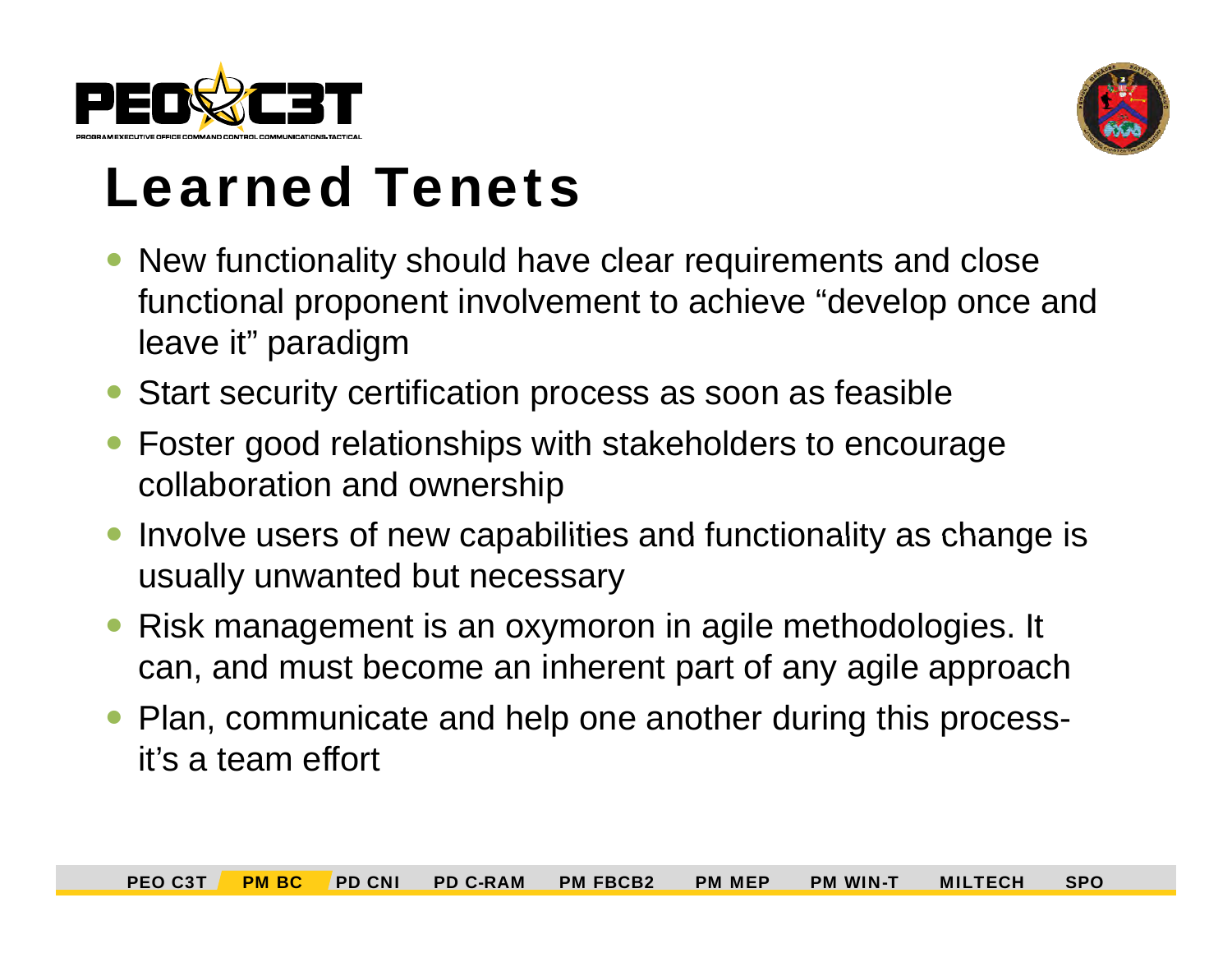



### **Success**

- Successfully fielded DRRS-A in 9 months with:
	- A trained Force (Close to 5500 users)
		- train the trainer
		- application training
		- interactive media
		- $\bullet\;$  user guides for self-teaching, and site training)
	- Assessable, secure and easy to use applications
	- Operationally effective and accurate- unit status reporting went from 82% a month to 98% reporting units
- $\bullet$  Architecture is more robust (implements a service-oriented architecture)
- $\bullet$  Agile methodology resulted in smaller, close knit development team
- $\bullet$ Lifecycle cost savings exceeds over \$2M and rising across Army
- $\bullet$ • Replicated success by developing the DRRS-Marine Corp applications in 8 months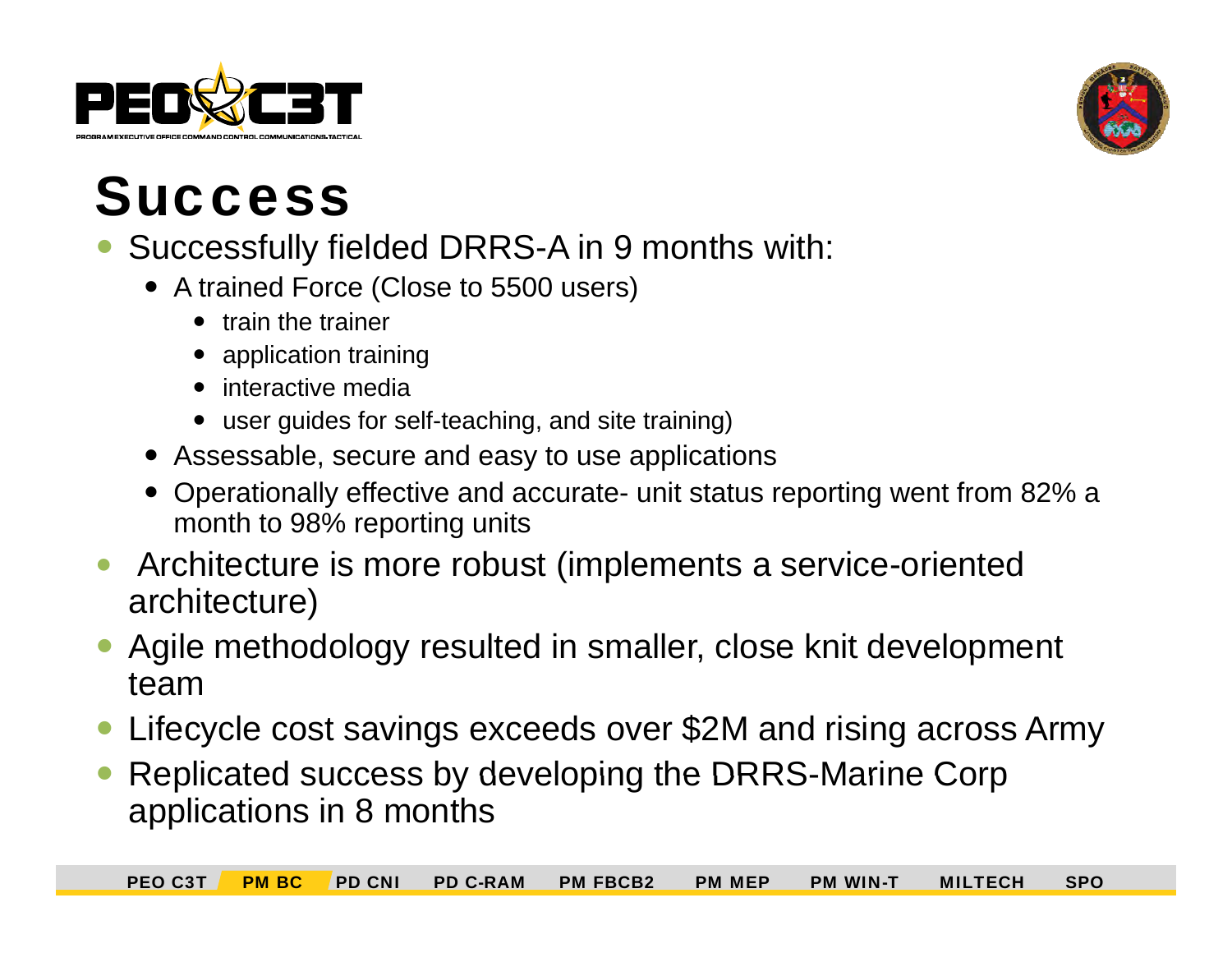



# **More Success**

- • Implemented net-centric capabilities
	- Data is now understandable (data tagging), sharable and visible
	- Web services registered in NCES Registry
- Collaboration of multiple contractors (i.e. Lockheed Martin and Accenture)
- $\bullet$  Continuing to rapidly deliver new and enhanced capabilities to the field